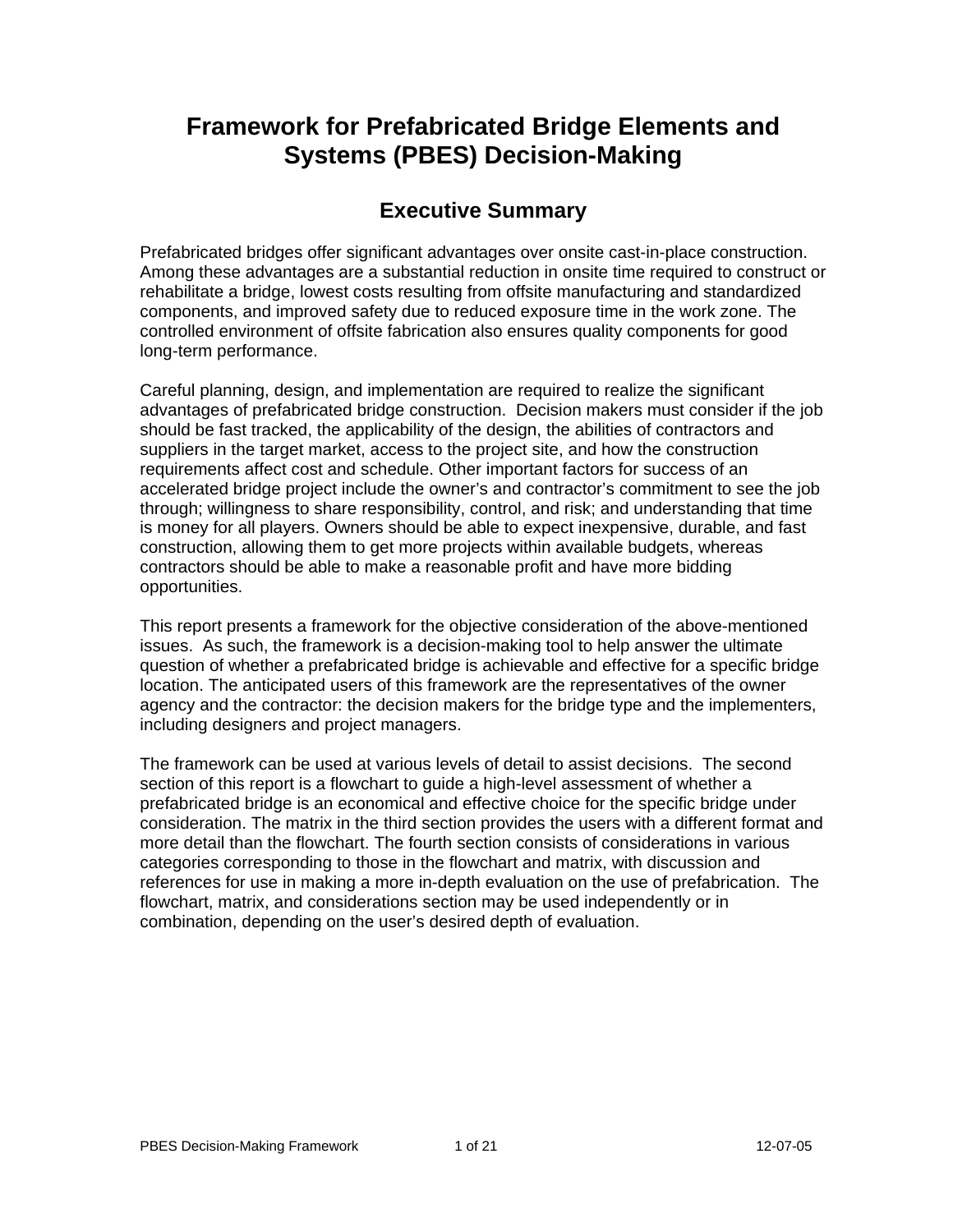# **Table of Contents**

| 3                                                         |  |
|-----------------------------------------------------------|--|
| 5                                                         |  |
| 6                                                         |  |
| IV. Considerations in Selecting a Prefabricated Bridge  7 |  |
|                                                           |  |
|                                                           |  |
|                                                           |  |
|                                                           |  |
|                                                           |  |
|                                                           |  |
| 15                                                        |  |
| 15                                                        |  |
| 16                                                        |  |
| 18                                                        |  |
| 19                                                        |  |
|                                                           |  |
| 21                                                        |  |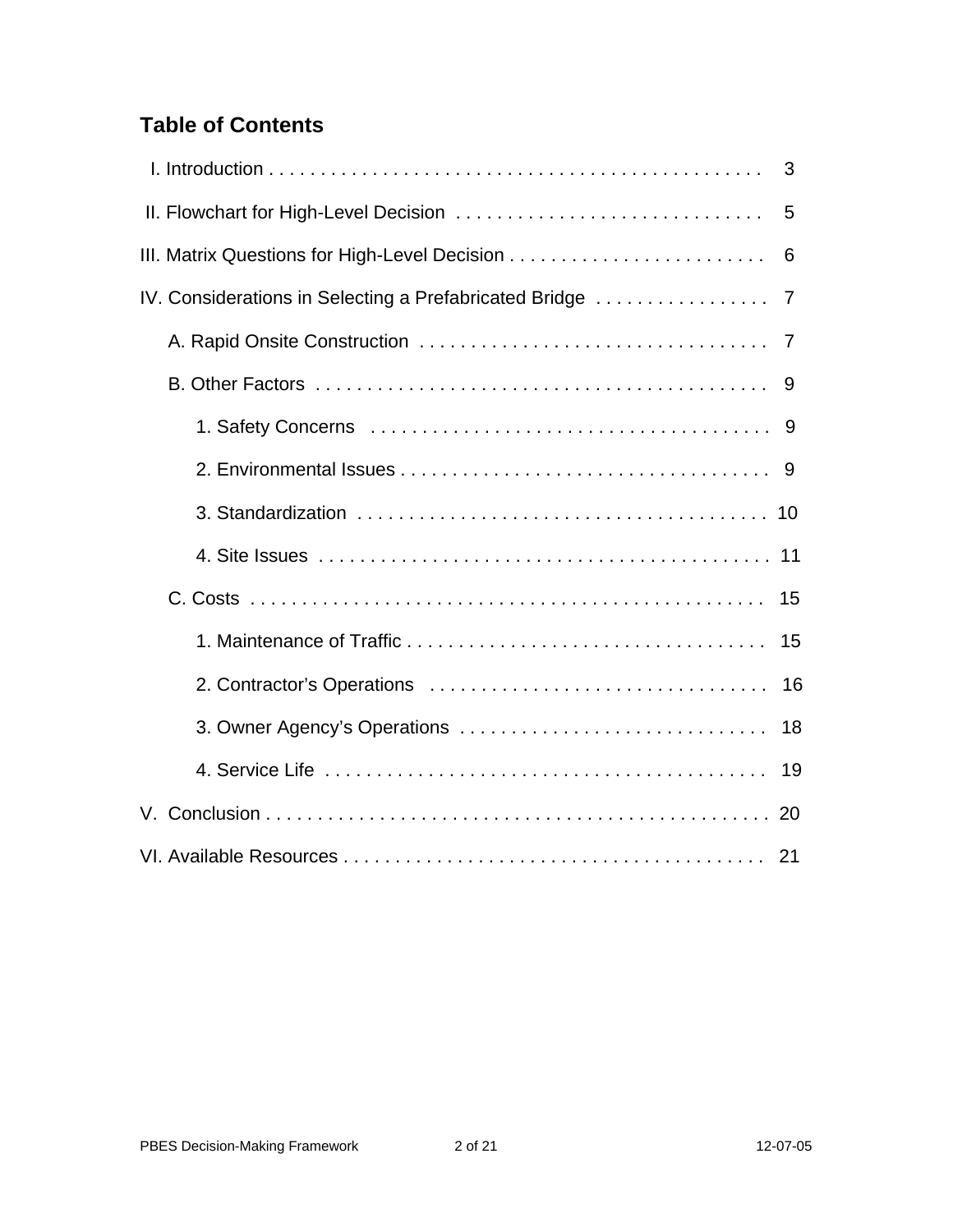### **I. Introduction**

Prefabricated bridges offer significant advantages over onsite cast-in-place construction in several key areas. The substantial reduction in onsite time required to construct or rehabilitate a prefabricated bridge is an advantage that is critical in many cases. Offsite manufacturing minimizes the impact on bridge or roadway closure time. Reduction in onsite construction time leads to lower costs for contract administration, traffic control, environmental impact mitigation, and costs incurred by the public due to traffic congestion or detours, a concern that is continually taking on greater significance. Offsite manufacturing may have the lowest cost that can be achieved, e.g., if standardized components are used or if a large number of similar components are required in the project. A further benefit from decreased onsite construction time is the lower potential for traffic and construction accidents. Another advantage is that offsite fabrication allows greater quality control in the manufacturing of the bridge components, providing quality components for good long-term performance.

The significant advantages of prefabricated bridge construction do not come without challenges or concerns. Some of these are the lack of knowledge and experience in prefabricated bridge systems design and detailing, including connections between components; durability of the connection details; ability of the prefabricated system to accommodate curvilinear geometry; details to develop negative moment continuity; availability of prefabricators capable of producing the components; limitations on component size; availability of equipment to erect the components; and knowledge/experience of local bridge contractors with techniques needed to construct bridges built of prefabricated components.

A successful project is dependent on properly deciding whether a job should be fast track, the applicability of the design, evaluating the target market for abilities of contractors and suppliers, access to the project, and recognizing how the construction requirements affect cost and schedule. The success of an accelerated bridge project is also dependent on the owner's and contractor's attitude, the effectiveness of partnering, the commitment the players have to see the job through (including overtime from those who can make decisions), shared responsibility, and understanding that time is money for both the owner and the contractor.

Consideration of the above is particularly important as the contractors evaluate risk and safety in a market that is evolving with insurances and bonding. The give-and-take decision process can only move forward in a cost-effective manner after the owners have a clear grasp of what they need on a particular project. If difficult jobs with unrealistic schedules are advertised, there will only be one or two bidders because of the risks caused by the specifications and schedule, resulting in significantly higher costs to the owner. The owners must understand how they control cost, especially upfront. They must understand what affects the bids and what they can do to control them. Jobs that are poorly thought out and that shift all risks for the schedule and cost to the contractor will only drive up the initial bids, reduce the number of competent bidders, and slim down the chances of the project meeting the owner's expectations. The owners and the contractors need to better understand the control and direction that they can each provide to ensure a successful accelerated bridge project. With tight budgets and much work that needs to be done, owners should be able to expect inexpensive, durable, and fast construction,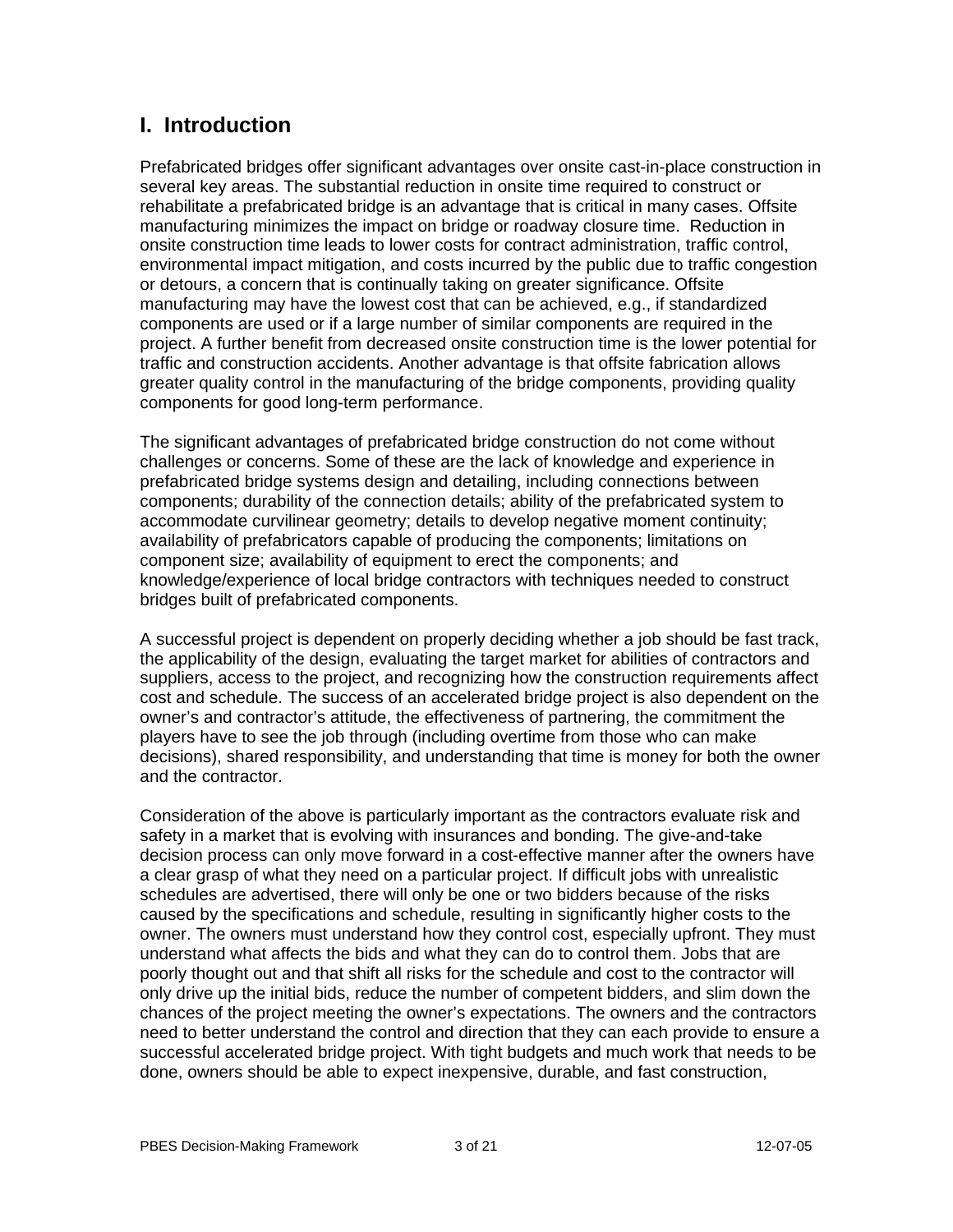allowing them to get more projects done at a reasonable cost and allowing the contractors to make a reasonable profit and have more bidding opportunities.

In the United States and in other countries the bridge engineering community has successfully met these challenges and effectively implemented the use of prefabricated systems in bridge construction on numerous projects. The advantages offered by prefabricated bridge construction in quality, cost, and timeliness should always be considered when making the decision on the type of bridge construction or rehabilitation to be performed at a specific site.

The framework presented in this report is a decision-making tool for the objective consideration of prefabrication to achieve accelerated bridge construction. It is intended to address the above-mentioned issues to help answer the ultimate question of whether a prefabricated bridge is achievable and effective for a specific bridge location. In other words, while prefabricated bridges are inherently **better**, **faster**, and **safer**, will prefabrication have **lower costs** and be **long lasting** relative to conventional construction for this particular application?

The anticipated **users of this framework** are the representatives of the owner agency and the contractor:

- The **decision makers for the bridge type**; and
- The **implementers**, including designers and project managers.

The first section of the framework, this introduction, describes the purpose, the intended users, and the format of the tool. The second section is a flowchart to assist the users in making a high-level decision on whether a prefabricated bridge might be an economical and effective choice for the specific bridge under consideration. The matrix in the third section provides the users with a different format and more detail than the flowchart to also assist in making a high-level decision; it may be used in conjunction with or as an alternative to the flowchart. The fourth section consists of considerations in various categories, with discussion and references for use in making a more in-depth evaluation on the use of prefabrication. The flowchart, matrix, and considerations section may be used independently or in combination, depending on the user's desired depth of evaluation.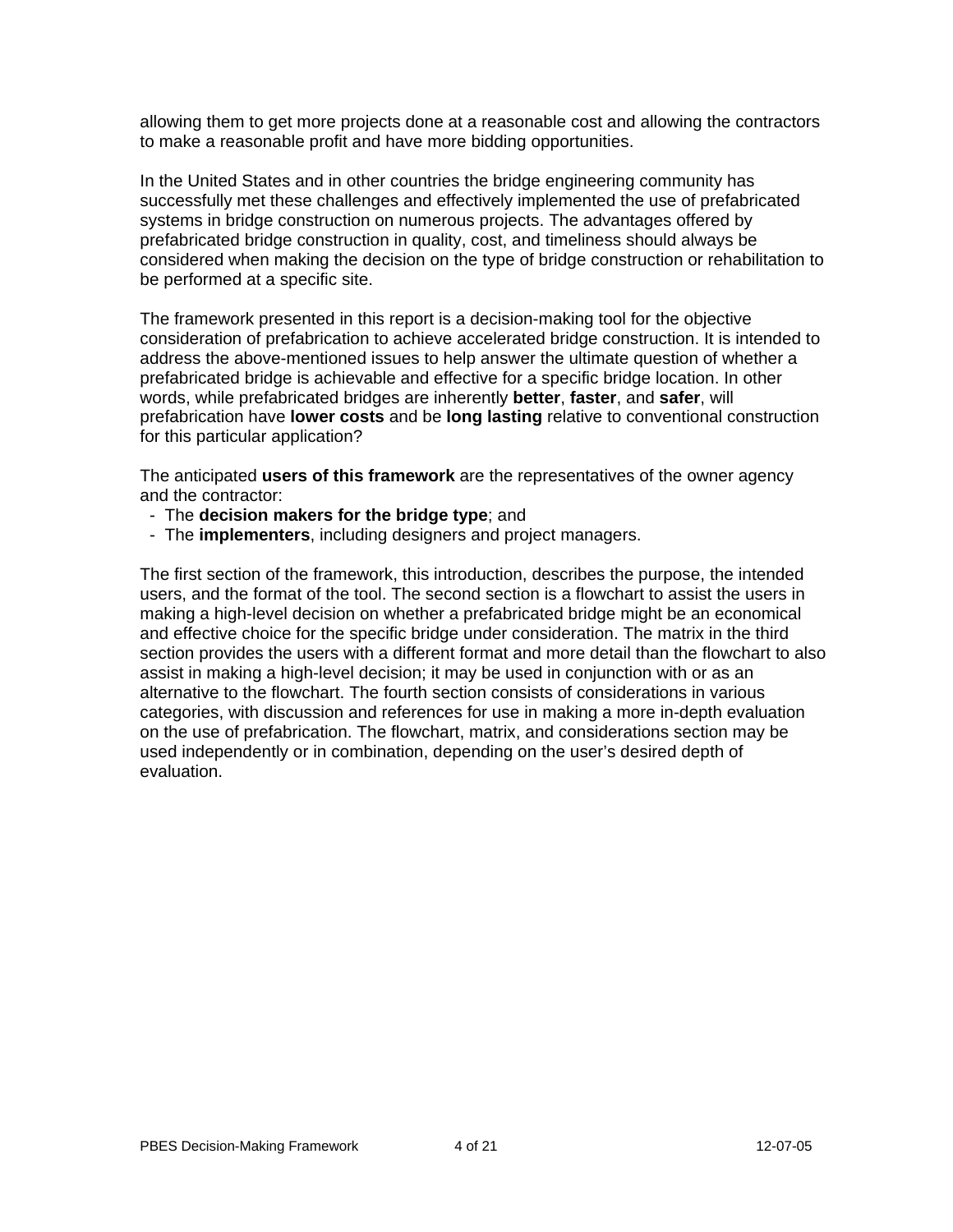

**II. Flowchart for High-Level Decision on Whether a Prefabricated Bridge Should Be Used in This Project**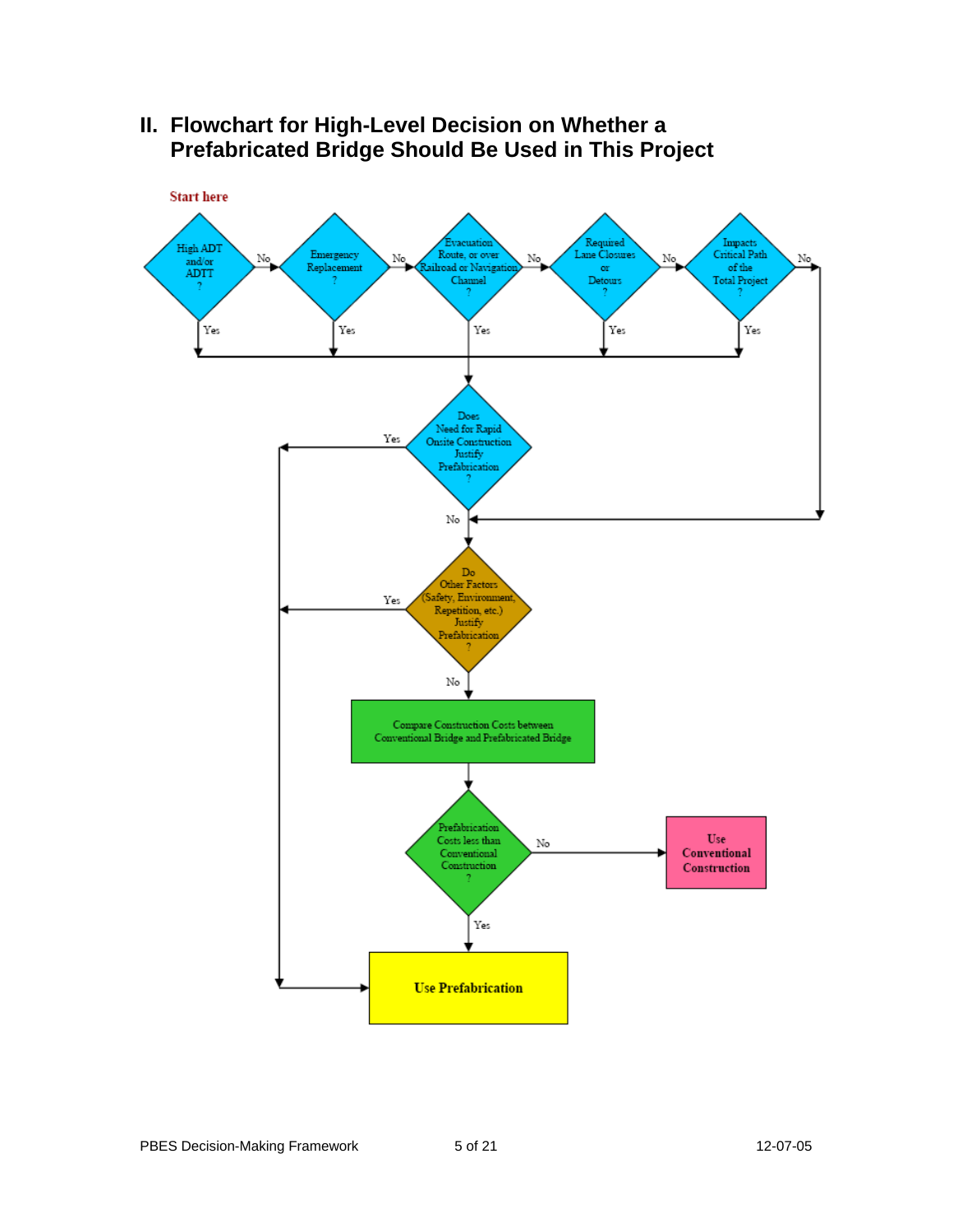### **III. Matrix Questions for High-Level Decision on Whether a Prefabricated Bridge Should Be Used in This Project**

| Question                                                                      | <b>Yes</b> | <b>Maybe</b> | No |
|-------------------------------------------------------------------------------|------------|--------------|----|
| Does the bridge have high average daily traffic (ADT) or average daily        |            |              |    |
| truck traffic (ADTT), or is it over an existing high-traffic-volume           |            |              |    |
| highway?                                                                      |            |              |    |
| Is this project an emergency bridge replacement?                              |            |              |    |
| Is the bridge on an emergency evacuation route or over a railroad or          |            |              |    |
| navigable waterway?                                                           |            |              |    |
| Will the bridge construction impact traffic in terms of requiring lane        |            |              |    |
| closures or detours?                                                          |            |              |    |
| Will the bridge construction impact the critical path of the total project?   |            |              |    |
| Can the bridge be closed during off-peak traffic periods, e.g., nights and    |            |              |    |
| weekends?                                                                     |            |              |    |
| Is rapid recovery from natural/manmade hazards or rapid completion of         |            |              |    |
| future planned repair/replacement needed for this bridge?                     |            |              |    |
| Is the bridge location subject to construction time restrictions due to       |            |              |    |
| adverse economic impact?                                                      |            |              |    |
| Does the local weather limit the time of year when cast-in-place              |            |              |    |
| construction is practical?                                                    |            |              |    |
| Do worker safety concerns at the site limit conventional methods, e.g.,       |            |              |    |
| adjacent power lines or over water?                                           |            |              |    |
| Is the site in an environmentally sensitive area requiring minimum            |            |              |    |
| disruption (e.g., wetlands, air quality, and noise)?                          |            |              |    |
| Are there natural or endangered species at the bridge site that               |            |              |    |
| necessitate short construction time windows or suspension of work for a       |            |              |    |
| significant time period, e.g., fish passage or peregrine falcon nesting?      |            |              |    |
| If the bridge is on or eligible for the National Register of Historic Places, |            |              |    |
| is prefabrication feasible for replacement/rehabilitation per the             |            |              |    |
| Memorandum of Agreement?                                                      |            |              |    |
| Can this bridge be designed with multiple similar spans?                      |            |              |    |
| Does the location of the bridge site create problems for delivery of          |            |              |    |
| ready-mix concrete?                                                           |            |              |    |
| Will the traffic control plan change significantly through the course of the  |            |              |    |
| project due to development, local expansion, or other projects in the         |            |              |    |
| area?                                                                         |            |              |    |
| Are delay-related user costs a concern to the agency?                         |            |              |    |
| Can innovative contracting strategies to achieve accelerated                  |            |              |    |
| construction be included in the contract documents?                           |            |              |    |
| Can the owner agency provide the necessary staffing to effectively            |            |              |    |
| administer the project?                                                       |            |              |    |
| Can the bridge be grouped with other bridges for economy of scale?            |            |              |    |
| Will the design be used on a broader scale in a geographic area?              |            |              |    |
| Totals:                                                                       |            |              |    |

Note: One or two of the above factors may warrant the use of prefabrication to achieve rapid and limited-impact onsite construction. Alternatively, the user may wish to assign weights to the above questions based on the unique circumstances of the project in order to determine whether prefabrication should be used. In any case, prefabrication offers advantages for projects with a majority of "Yes" responses; a more detailed evaluation using the considerations in the next section would then be appropriate.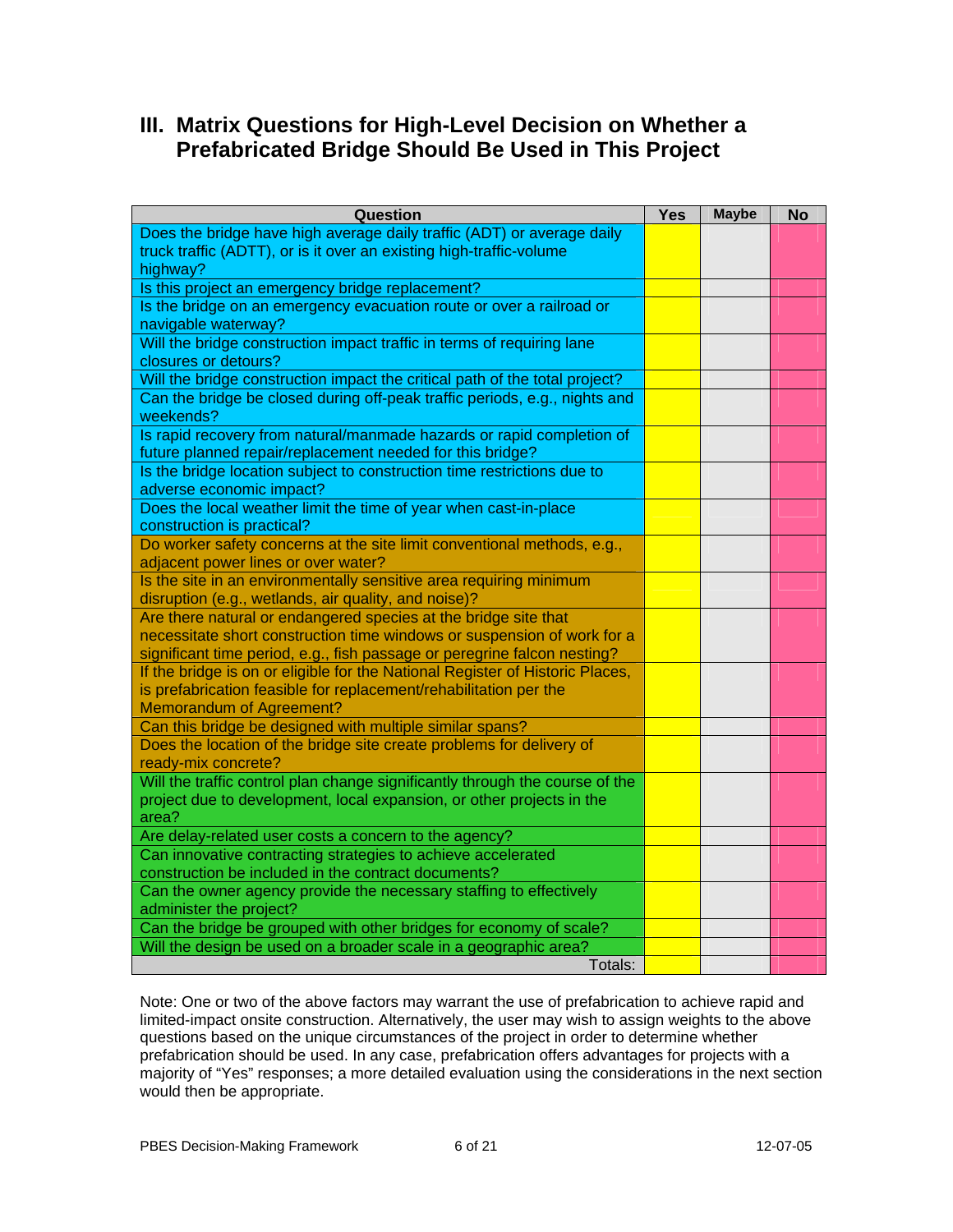### **IV. Considerations in Selecting a Prefabricated Bridge as the Construction Method of Choice**

#### **A. Rapid Onsite Construction**

1. Does the bridge have high average daily traffic (ADT) and/or high average daily truck traffic (ADTT), or is it over an existing high-traffic-volume highway?

The higher the daily traffic and particularly the daily truck traffic, the greater the safety concerns for the travelers and construction crews in the work zones. Also, traffic control costs and user delay costs can be much higher if traffic volumes are high. These safety concerns and costs can be significantly reduced by the use of prefabrication to reduce onsite construction time.

2. Is this project an emergency bridge replacement?

Bridge replacements are either planned due to structural deficiency or functional obsolescence of an existing bridge, or emergencies due to catastrophic damage to an existing bridge. Emergency bridge replacements particularly benefit from the use of prefabricated systems because the existing bridge cannot be used and must be replaced in the least time possible in order to minimize traffic disruption.

3. Is the bridge an evacuation route, or over a railroad or navigable waterway?

Repair or replacement of bridges on evacuation routes must be completed quickly to insure the routes are available in the event of an incident that requires the use of the route for evacuation. Railroads have downtime windows of only hours to avoid impact to railroad commerce. Similarly, a bridge that is over a navigation channel must be replaced quickly to avoid impact to port commerce. Prefabricated bridges have a particular advantage over conventional bridges for these cases because they greatly expedite on-site installation.

4. Will the bridge construction impact traffic in terms of requiring lane closures or detours?

In many cases it may not be possible to close a bridge during construction due to the need to maintain traffic flows, such as on an evacuation route or a high-trafficvolume road that does not have a detour within a reasonable distance. In such cases, the advantages of rapid installation with prefabricated bridges can make prefabrication the solution relative to conventional construction because the quicker installation reduces lane closure time.

Keeping all lanes open during peak traffic periods reduces traffic disruption and improves safety. Partial lane closures during off-peak traffic periods are less disruptive to traffic and improve safety for construction crews as well as travelers relative to peak-hour partial lane closures. Maintaining traffic flow will require prefabrication details that can be installed using partial lane closures, such as used for the I-95 James River Bridge deck replacement project.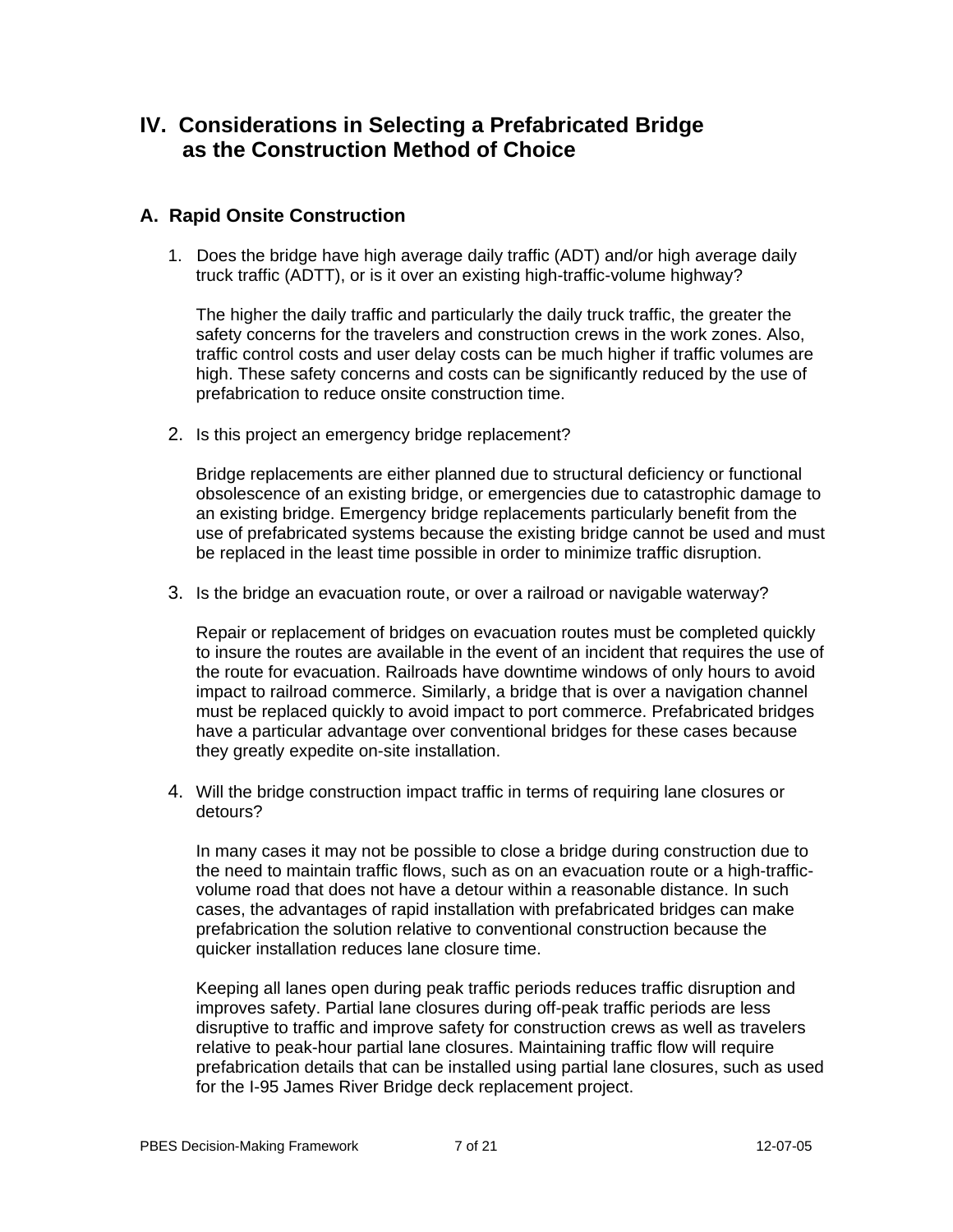5. Will the bridge construction impact the critical path for the total project?

In order for the accelerated on-site installation of prefabricated bridges to reduce traffic control and user delay costs for a cost-effective solution, approach slabs and other roadway work along the project corridor must be completed concurrently to allow the facility to be more rapidly opened to traffic. Agencies should consider accelerated construction techniques for the entire construction corridor. As time is of the essence, accelerating the entire process will lessen overall costs.

6. Can the bridge be closed during off-peak traffic periods such as nights and weekends?

Replacement or rehabilitation of a bridge is typically much more efficient and economical if the bridge can be closed for the entire construction period; closure eliminates the need for staged construction and maintenance of traffic through the work zone. Bridge closure improves safety for construction crews as well as travelers and allows more efficient contractor operations. The shortened onsite construction time (in hours or weekends) possible with prefabricated bridges can make closure during the entire construction time a possibility. The shortened time also reduces detour traffic control costs and user delay costs that occur due to increased vehicle miles traveled through the detour and increased vehicle hours of delay caused by queues that form along over-capacity detour routes.

If closure for the entire construction period is not an option, efficiencies can typically be obtained by maximizing total bridge closure during off-peak traffic periods such as nights and weekends, e.g., this facilitates the installation of fullwidth deck panels which are typically quicker and simpler to build and install than partial-width deck panels. An example is the recent full-width full-depth deck panel installations for the Lewis and Clark Bridge across the Columbia River between Washington State and Oregon, which was done during night closures and several weekend closures. The Woodrow Wilson Bridge deck replacement several years ago is another example of the efficiencies that can be obtained with prefabrication. As demonstrated by these bridge deck replacement projects, prefabricated bridge components are particularly well suited to take advantage of the efficiencies offered by short-term closures.

The total construction period will be shortened by allowing as many continuous hours of off-peak bridge closure time as possible, standardizing these times so that the contractor can optimize crew work schedules and operations, and using prefabricated bridge components for construction efficiency. Significant savings can be achieved in maintenance of traffic costs, user delay costs, and contractor operations costs.

7. Is rapid recovery from natural/manmade hazards or rapid completion of future planned repair/replacement needed for this bridge?

Prefabrication allows faster partial or total repair or replacement of bridges. This repair or replacement can be further accelerated with standardization and stockpiling of components. Such considerations should be given to bridges that require rapid recovery from natural or manmade hazards or that require rapid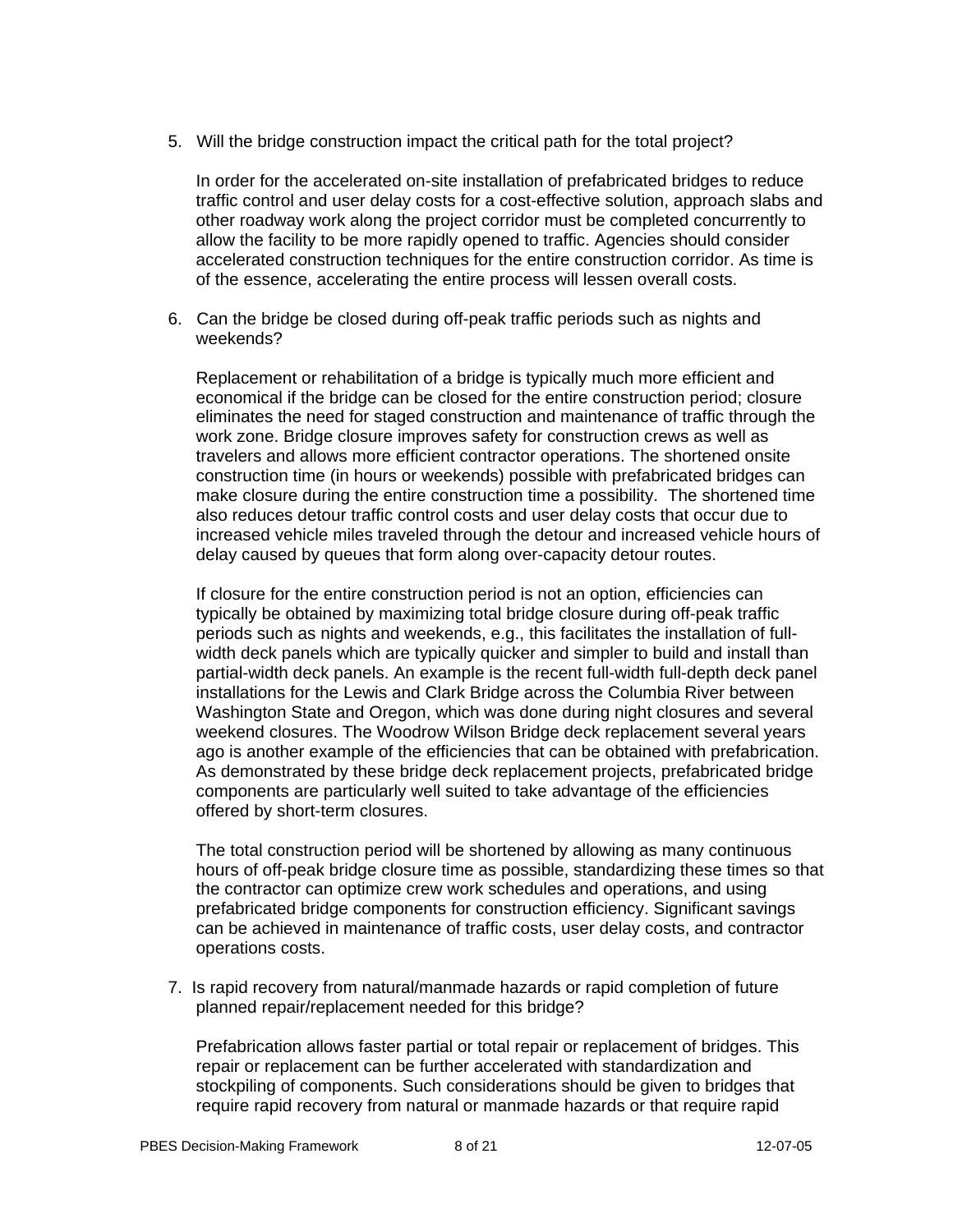completion of future planned repairs or replacement. Examples include bridges susceptible to damage from hurricanes and barge allisions.

8. Is the bridge location subject to construction time restrictions due to adverse economic impact?

The need to limit the adverse impact of the construction project on local businesses and commerce may dictate the use of prefabricated bridges for rapid onsite installation.

9. Does the local weather limit the time of year when cast-in-place construction is practical?

Winter weather in many parts of the country limits the use of on-site cast-in-place construction because of the difficulty in achieving adequate temperatures for placing and curing concrete. Enclosing and artificially heating large areas can be problematic. The result is that it is not possible to perform cast-in-place construction work during certain portions of the year, with the result that a greater portion of activity must take place in the remaining acceptable months. This tends to not only delay completion of work but encourage higher prices as contractors are less inclined to offer lower prices during those periods when demand for their work exceeds their ability to supply labor. The above limitations are significantly lessened with the use of prefabricated components since they require very limited on-site cast-in-place concrete, e.g., for the closure joints.

#### **B. Other Factors**

- 1. Safety Concerns
	- Do worker safety concerns at the site limit conventional methods, e.g., working adjacent to power lines or over water?

In general, construction crew safety in the work zone is increased with reduced exposure time during the construction period. Reduced exposure time is even more important when the construction crew is exposed to unsafe working conditions at the site such as adjacent power lines or working over water. These unsafe working conditions at the site may necessitate the use of prefabricated systems to limit the amount of time the construction crews are exposed to these hazards.

- 2. Environmental Issues
	- 2.1 Is the site in an environmentally sensitive area requiring minimum disruption?

Environmentally sensitive areas, such as wetlands or urban areas where air and water quality and noise pollution are issues, limit the amount of construction work that can be done on site, or how much time can be allotted in a season. Offsite prefabrication and rapid onsite installation can be done with limited impact to the site.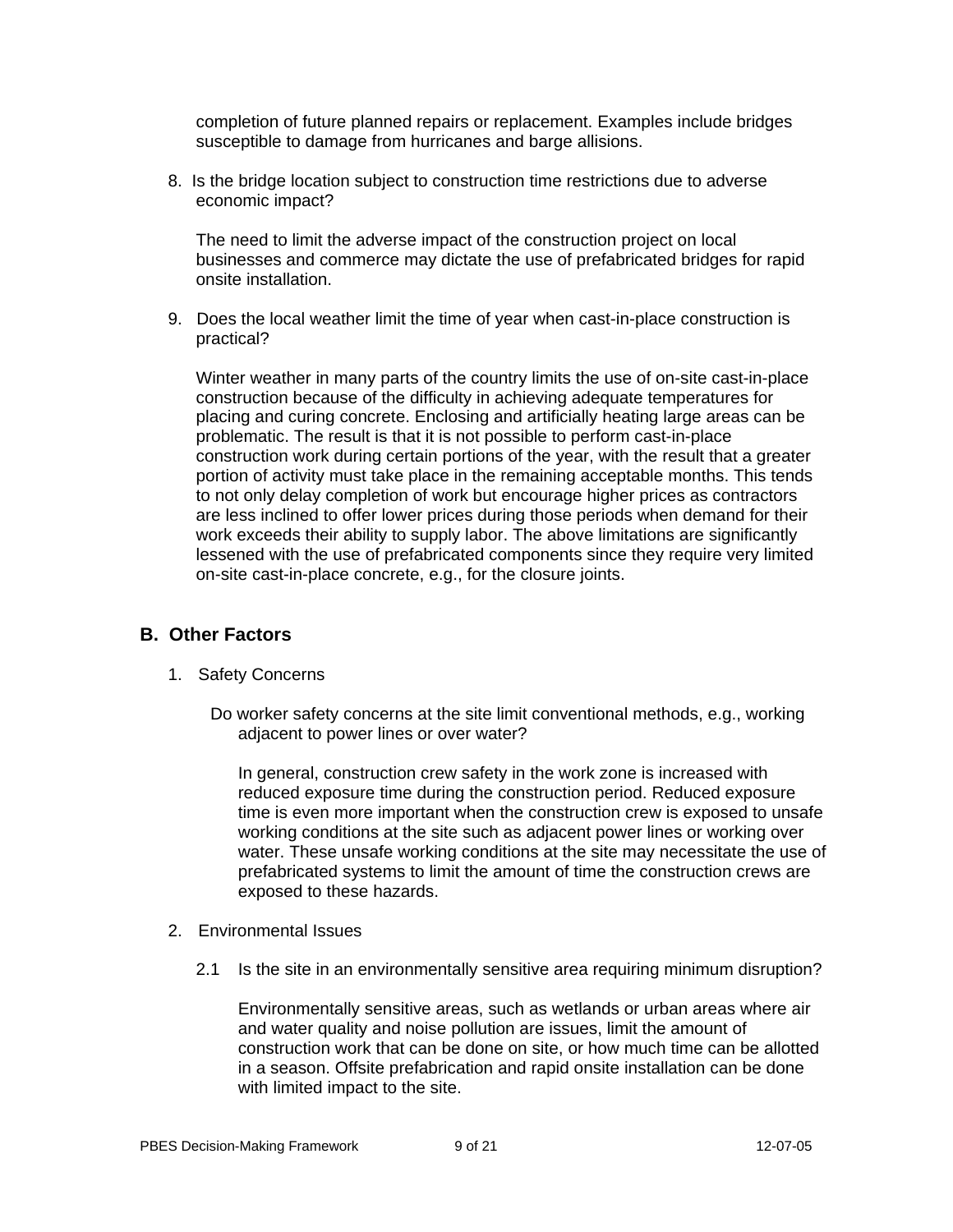If the agency will be paying environmental mitigation costs or is under court order during the time it takes to construct the bridge, a prefabricated bridge that can be installed in much less time could substantially lower or even eliminate these costs.

2.2 Are there natural or endangered species at the bridge site that necessitate short construction time windows or suspension of work for a significant time period, e.g., fish passage or peregrine falcon nesting?

Prefabrication for rapid onsite installation provides the contractor more flexibility when environmental restrictions require short construction windows or prevent work during significant time periods. Prefabrication may also lessen the risk to the owner that obligations placed by outside agencies will not be met.

2.3 If the bridge is on or eligible for the National Register of Historic Places, is prefabrication feasible for replacement/rehabilitation per the Memorandum of Agreement?

For bridges that are on or eligible for the National Register of Historic Places, communications with the State Historic Preservation Officer should take place during the preliminary planning stage to ensure that prefabrication of components for rehabilitation is consistent with historic bridge requirements. Also, the owner will need to determine if appropriate pieces of the existing bridge can be incorporated into the new bridge. This could be monuments, parapets, stone work cladding, plaques or other significant features that could be easily added on after the new bridge is in place and the salvaged pieces removed from the old bridge.

- 3. Standardization
	- 3.1 Can this bridge be designed with multiple similar spans?

Prefabricated systems are the most cost-effective solution for multiple-span bridges with similar cross sections, cross slope, and direction. Consideration should be given to standardizing the components to shorten onsite construction time, reuse formwork, and increase cost savings.

3.2 Can available state or national prefabricated bridge standards be used on this project?

Using standardized prefabricated components, e.g., a State's precast slab span standards or precast bent cap system, at multiple locations in a bridge project can result in more economical construction since contractors are able to make more competitive bid estimates for standardized items that they have used in the past due to lower risk. Suitability and availability of existing state and national prefabricated bridge standards should be evaluated in the preliminary planning stage.

3.3 Can the bridge be constructed with regional off-the-shelf components for economy using stockpiled standards, i.e., superstructure and substructure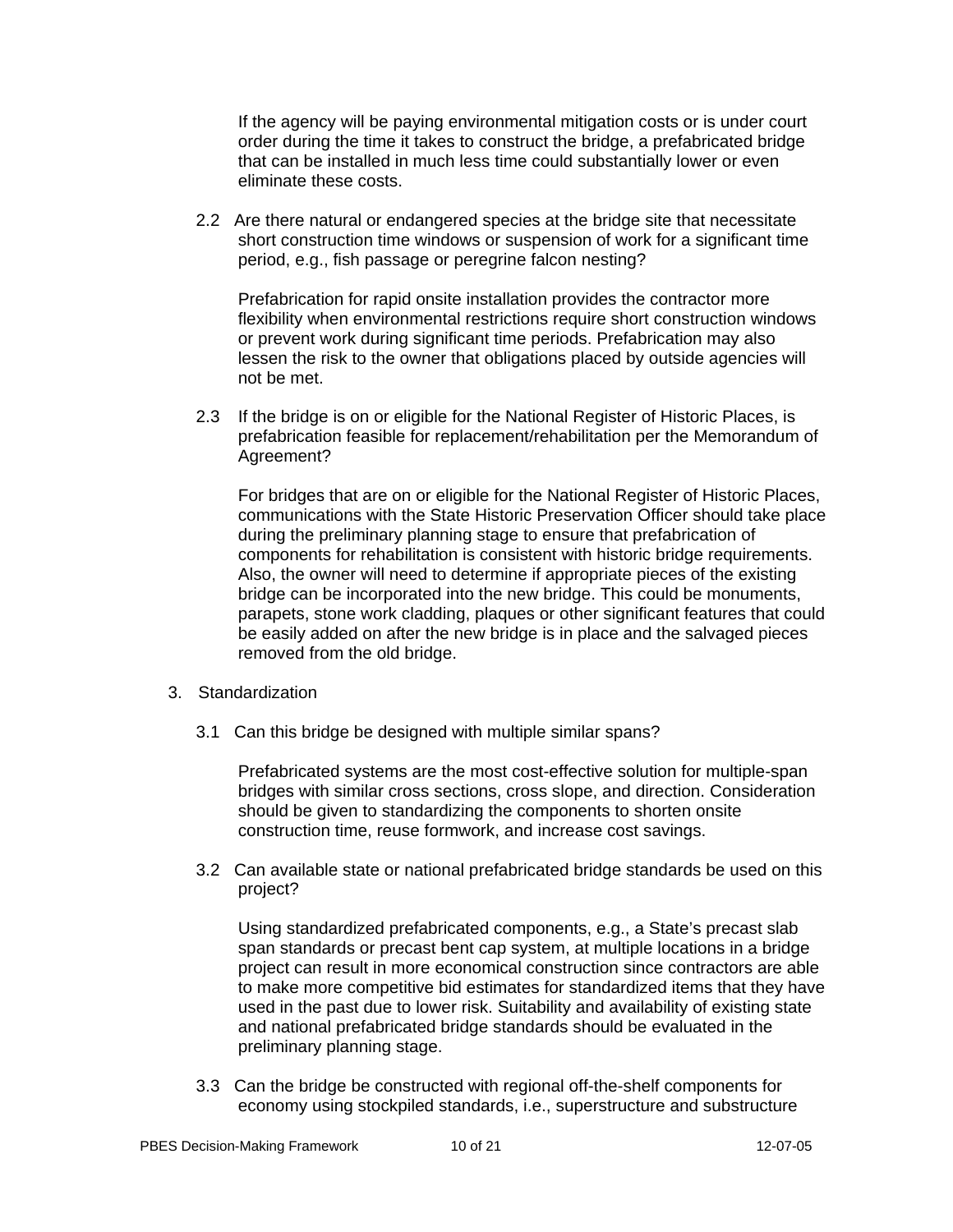elements and systems developed to meet regional requirements (e.g., seismic vs. non-seismic) and stockpiled at regional locations?

Further savings may be achieved through mass production and stockpiling standardized prefabricated components in regional locations. Such readily available components could substantially lower the cost of prefabricated bridges relative to the costs of conventional bridges.

Stockpiling standardized components has additional benefits in recovering from natural and manmade hazards. For example, bridges susceptible to damage due to hurricanes and barge allisions would benefit from having spare common components available immediately following an event. Ease of recovery due to availability is a significant advantage of standardized components. Owners could consider stockpiling and pre-positioning of materials.

Widespread stockpiling of prefabricated components has not been done to date except for temporary bridge truss members. Implementation of a stockpile of components for permanent bridges as standard practice will require consideration of the most appropriate entity to own and manage the stockpile, and determination of which components would have sufficient volume and steady consumption to make stockpiling economically feasible.

3.4 If aesthetic or context-sensitive design requirements are defined in the contract documents, are there solutions that allow the use of standardized prefabrication for economy of scale?

Standardized prefabrication of bridge components for economy of scale may require consideration of fascia beams, cladding, or other details to match the local environment. Understanding the restrictions in the contract documents and discussions with the prefabricators early in the process will facilitate costeffective solutions.

- 4. Site Issues
	- 4.1 Does the location of the bridge site create problems for delivery of ready-mix concrete?

Conventional cast-in-place construction typically requires the on-site placement of concrete from a ready-mix concrete batching plant. Long haul distances from the batching plant to the bridge site can make it difficult or impossible to meet concrete discharge time limits. Continuous concrete placements can be compromised if a load is rejected since a second load to take its place may not be immediately available. These concerns must be addressed by the contractor in his bid, with the likely effect of increasing the bid price.

The above concerns are significantly lessened with the use of prefabricated components since they require very limited on-site cast-in-place concrete, e.g., for the closure joints.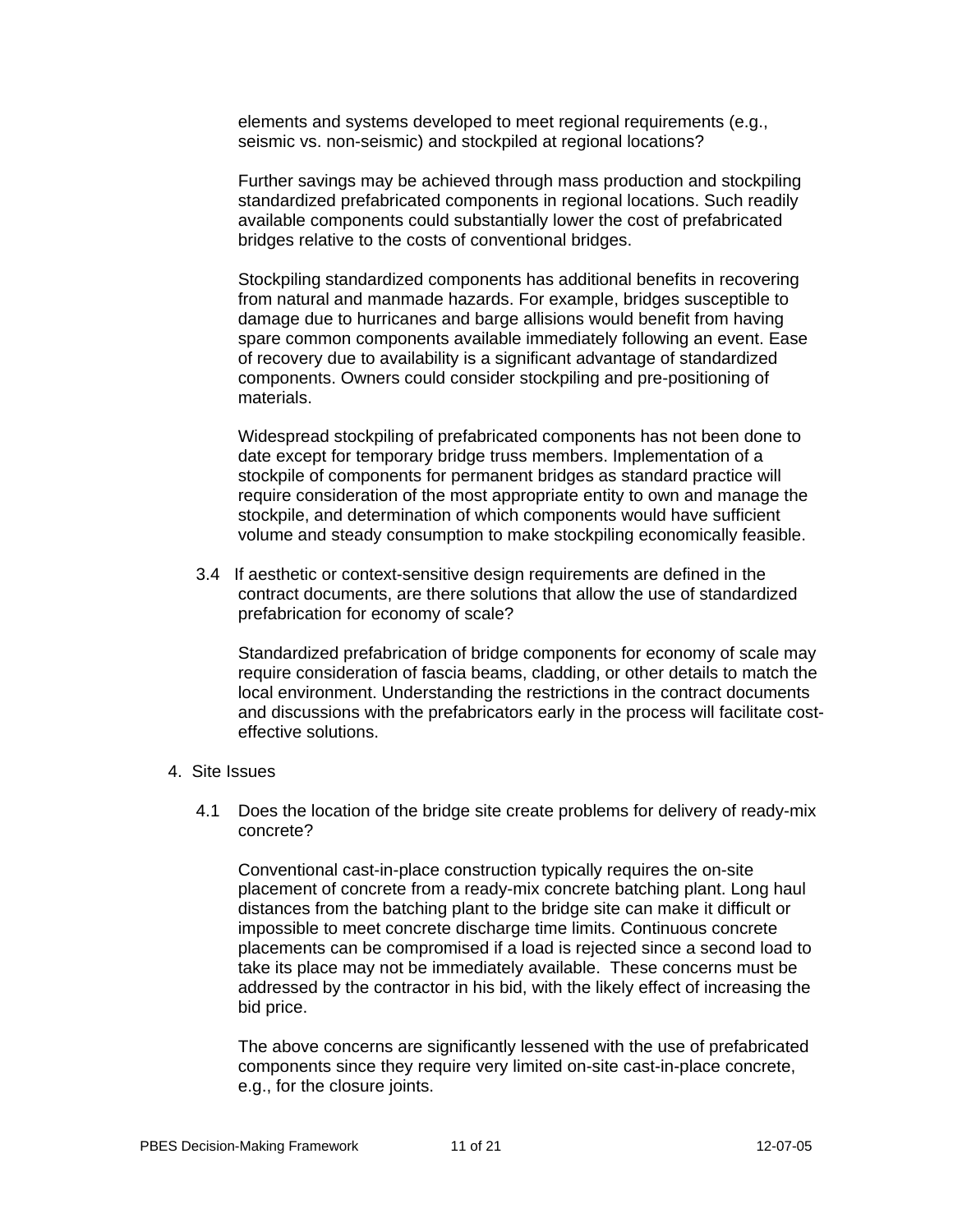4.2 Are there contractors available in the area with sufficient skill, experience, and construction capacity to perform prefabricated bridge construction?

Construction of prefabricated bridges is not inherently more difficult than conventional construction but does require some different skills and areas of experience from key people on the contractor's team such as the construction superintendent. As with any type of work, contractors with the proper training, equipment, and experience can provide the best guarantee of a successful outcome.

In addition, if there is insufficient construction capacity in the area, the owner will need to adequately advertise the project to a wider market to develop interest and get a sufficient pool of qualified bids.

4.3 Are fabricators available to economically manufacture and deliver the required prefabricated components?

The size of the project may have an impact on the economic feasibility of obtaining the specific prefabricated components that are required. For large projects, the cost benefits to be gained from prefabrication may offset cost expenditures for the prefabricator's setup to construct a specific component or expenditures for transportation of the components over long distances. For smaller projects, the cost of fabricating non-standard elements or incurring high transportation costs may not be justified.

4.4 Could options for this project include fabrication of components by the contractor adjacent to the site, in addition to off-site plant fabrication?

Including in the contract documents available right-of-way adjacent to the bridge site will facilitate rapid onsite construction at competitive costs by giving the contractor the choice of either having the prefabricated components built by a fabrication plant subcontractor and transported to the site or setting up a casting facility near the bridge site and fabricating the components using the contractor's workforce.

The available right-of-way adjacent to the bridge site may also be used to store prefabricated components for ready access when needed. For larger prefabricated components such as superstructures, available right-of-way adjacent to the bridge site is needed for preassembly.

4.5 Can prefabricated components be transported to the site over existing roads, railways, or waterways?

Available transportation routes to bring prefabricated components to the bridge site should be considered in preliminary planning since hauling constraints and feasibility will impact bid costs. Longer and heavier prefabricated components can require that conventional transportation and erection practices be modified. For transportation over highways, the hauling systems must have axle numbers and spacing such that the loads are within permit limits, and the transporter must find a route that has adequate turning radii to get longer components to the bridge site. While consideration must be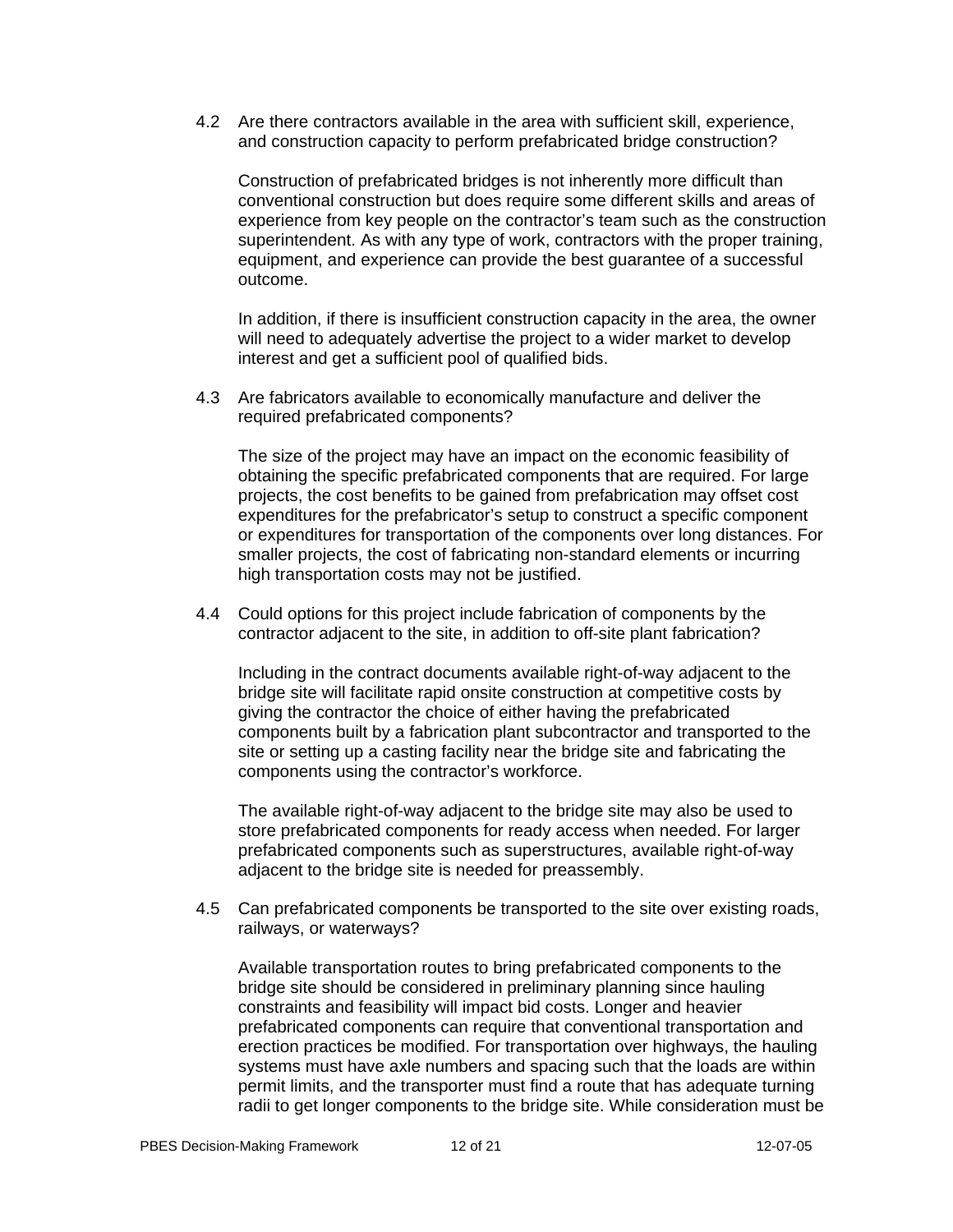given to these constraints, even cross-country transportation may prove to be the best solution, as done for the 160-ft precast concrete I-section girders for the Disneyworld monorail that were fabricated in Washington State and transported to Florida (the girders were cast in forms that adjusted to produce either straight or curved sections; specifications included simultaneous banks, curves, and elevation changes). Another example is the Third Avenue Bridge in New York City; its completed steel bridge superstructure was fabricated in Alabama and shipped by barges and installed in its final location without requiring any re-handling on land.

Preliminary planning should include a site survey for impacted intersections, allowable haul times, permit regulations, utility relocations, second party easements (municipal, railroad, airport), and ease of movement throughout congested areas including job site detours.

4.6 Is the bridge site accessible for handling of prefabricated components and use of heavy lifting equipment?

In addition to access to the bridge site, access at the bridge site must be adequate to allow longer and heavier prefabricated systems to be moved into position, and equipment must have adequate capacity to erect the heavier components. The planning stage should include these considerations for optimization of prefabricated systems for rapid onsite installation, as done in downtown Chicago with self-propelled modular transporters used to move a bridge span into final position after it was constructed adjacent to its final position.

4.7 Are prefabricated foundations and substructures a possibility for this location?

In many cases, foundation and substructure construction is the most costly and time-consuming part of constructing a bridge. To get maximum advantage from the on-site construction speed possible with prefabricated bridge installations, consideration should be given to using prefabricated components for foundations and substructures. Shallow foundations such as spread footings should be used when feasible, especially on land structures. Driven steel or precast concrete piles also provide rapid onsite installation of bridge foundations.

Soil conditions should be evaluated during preliminary planning to determine the optimum solution for foundation construction. Special construction sequencing may be required, e.g., if soil conditions require drilled shaft foundations.

Consideration should be given to constructing new foundations and substructures away from the existing substructure units to the extent that this is feasible, e.g., constructing straddle bents with foundations on either side of the existing alignment while traffic flow is maintained on the existing bridge prior to replacement.

4.8 Does the height of substructures make use of formwork to construct them inconvenient or impractical?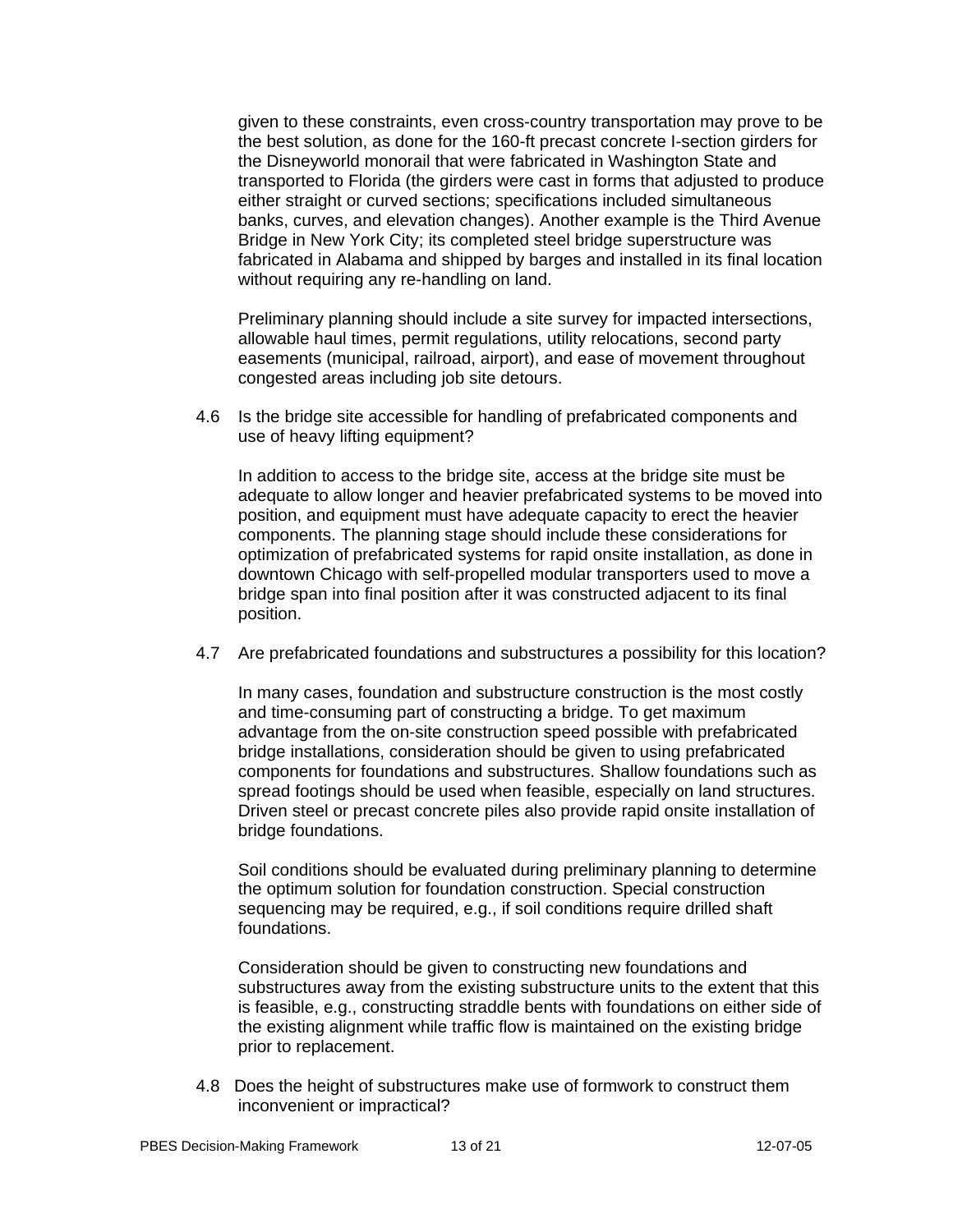Prefabricated substructures offer an opportunity for rapid construction while eliminating the need for staged forming. If the structure will require multiple pour lifts, is uniform in section, or has other constraints, precast columns should be evaluated.

This method was recently used to build monorail columns at the Dallas-Fort Worth Airport. Although the columns were low- to mid-level, access was constrained around the terminals due to security and time constraints. Precast columns pieces were successfully used and bolted together with high stress rods minimizing access needs on the tarmac.

4.9 Does the height of the bridge above ground make falsework uneconomical or impractical?

Tall falsework systems required for conventional construction are not only expensive but also require substantial engineering and time for their approval and construction. Eliminating the need to provide support for cast-in-place construction of the superstructure can have significant benefits to both time and cost. Prefabricated bridges significantly limit this need, e.g., launching of entire cable-stayed bridges was recently used in France with heights approaching 1,000 feet.

4.10 Is the bridge alignment straight, skewed, or curved?

Prefabricated components can be the most cost-effective solution for any alignment, e.g., the precast concrete I-section girders in the Disneyworld monorail were cast in forms that adjusted to produce either straight or curved sections. However, straight alignments allow multiple identical components which tend to be the most economical. The alignment will impact superstructure member types, e.g., curved alignments will typically result in steel or post-tensioned segmental superstructures. Curved alignments also typically require shorter segments in order to transport over city streets.

Initial construction costs and long-term maintenance costs are typically less for bridges on straight alignments due to their simpler construction and load paths. During preliminary planning, preference should be given, if possible, to straightening the roadway alignment along the bridge length for lower lifecycle costs. This may also benefit sight lines, improve drainage, and raise design speeds while smoothing traffic flows.

4.11 Is the bridge in a location that requires seismic-resistant connections, i.e., special moment connections?

Prefabricated components are constructed in offsite controlled environments that improve the quality of the components. Attention must be given to proper design and construction of the connections between prefabricated components to ensure optimum long-term performance and to achieve lower life-cycle costs with prefabricated bridges, e.g., the design of connections for seismic loads.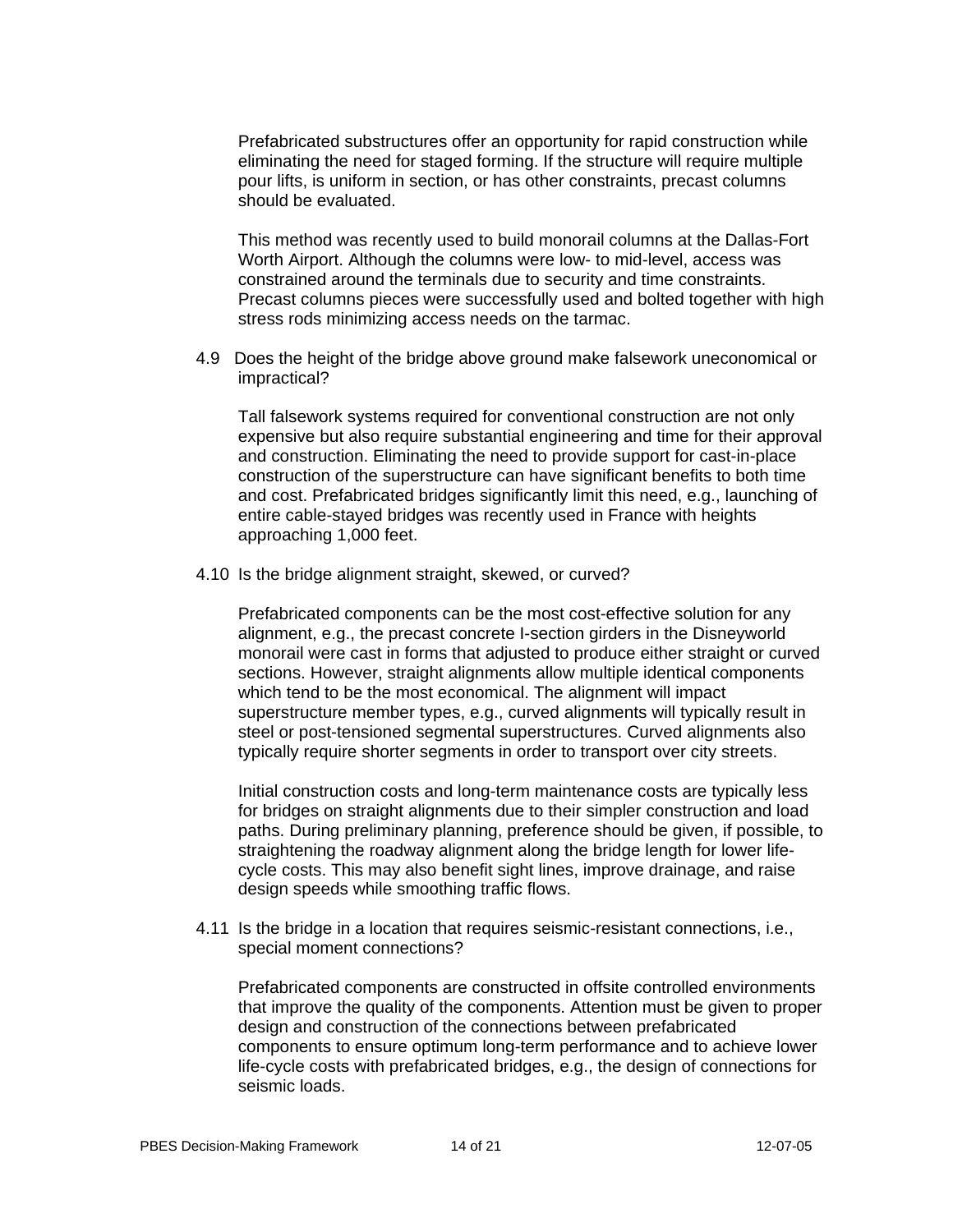4.12 Are the available connection details between prefabricated components appropriate for the bridge's environment, e.g., heavy loads, flooding, salt water splash zones, freeze/thaw, use of snowplows, ice/debris impacts on substructures, or deicing agents?

The improved quality of prefabricated components due to their controlled offsite fabrication is anticipated to extend service life, especially in harsh environments. To achieve this longer service life with lower maintenance requirements, care must be taken to properly design and construct the connection details for these components. The design of the connection details must consider the bridge's environment.

#### **C. Costs**

1. Maintenance of Traffic

Traffic management and user delay-related costs associated with bridge construction activities will significantly influence the selection of the most costeffective bridge technology. Close cooperation with the agency's traffic analysis experts is critical to development of the traffic information described below.

1.1 Will the traffic control plan change significantly through the course of the project due to development, local expansion, or other projects in the area? How much are the agency costs per day for implementing the traffic control plan, e.g., costs for traffic control devices, flagging, maintenance of devices, lighting, temporary roadways, and maintenance of detours?

Agencies implement traffic control plans for safety and to lessen the disruptive impacts of bridge replacement on highway users; these costs can significantly add to the cost of the replacement, especially when the traffic control plan changes significantly during the project due to development, local expansion, or other projects in the area. Because prefabricated bridges can be installed in hours or days compared to weeks or months for conventional bridges, the prefabricated bridge can greatly reduce these traffic control costs.

Guidance on cost estimating of traffic control plans is available from some States, such as California ("Traffic Management Plan Effectiveness Study," California Department of Transportation Traffic Operations Division, 1993). For conventionally built bridges, such costs can range from 5% to more than 30% of construction costs, although they are typically less than 10%. Values above 10% appear to occur in the case of smaller projects, where the set-up costs of the traffic control plans may be high relative to the overall project costs. Cost savings from the reduced duration of the traffic control plan can be estimated based on the reduced number of days of traffic control cost times the average daily operating cost of such measures for comparable bridge projects.

1.2 Are delay-related user costs a concern to the agency? How much are these costs per day?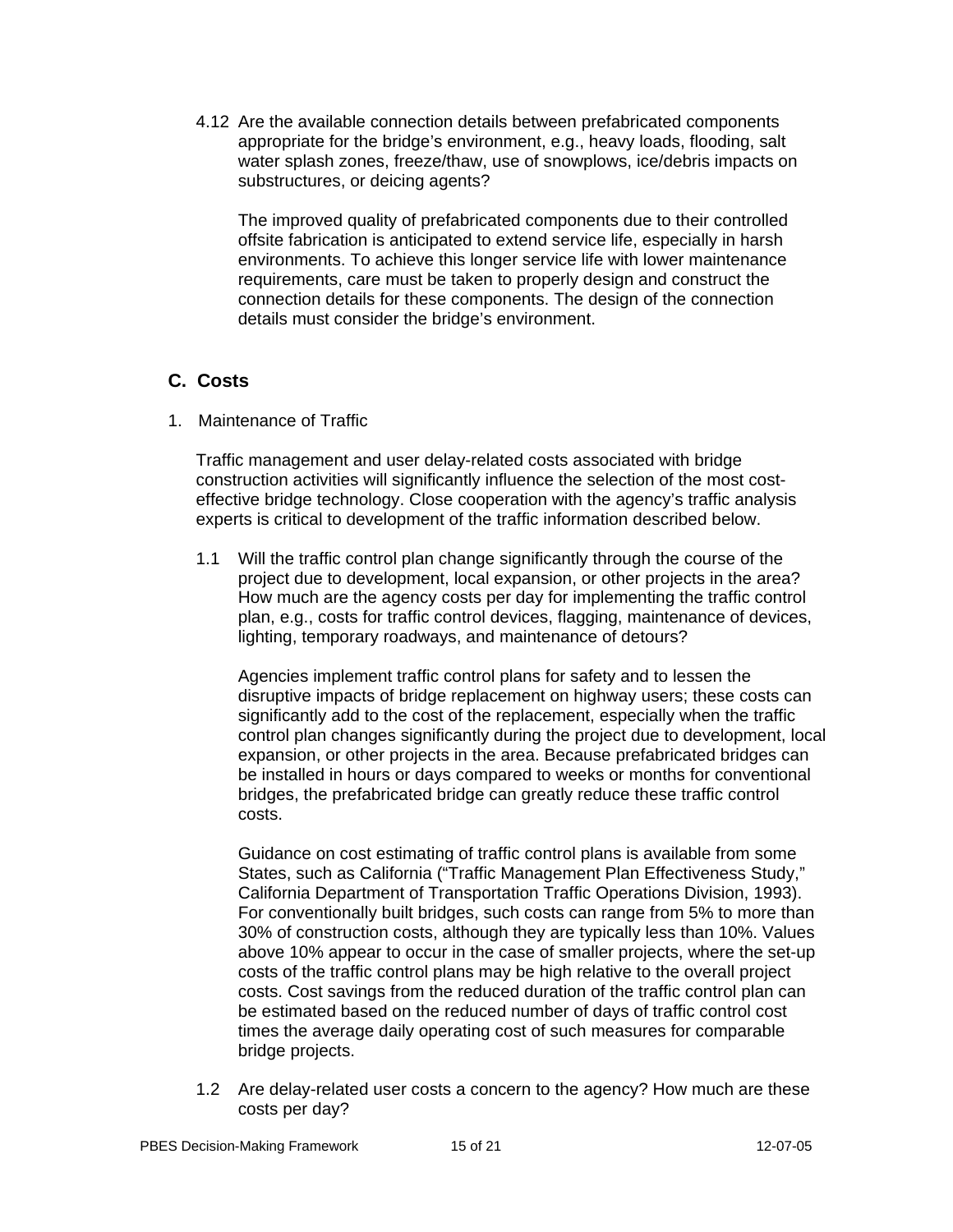The quicker installation of prefabricated bridges will also reduce the costs to highway users associated with traffic queues and detours during the bridge installation. Users incur costs during installation due to increased vehicle miles traveled (using detours) and increased vehicle hours of delay (caused by queues that form in front of work zones or in over-capacity detours).

The FHWA's QuickZone 2.0 (see http://www.tfhrc.gov/its/quickzon.htm) or various traffic simulation models (see next paragraph on FHWA's Traffic Analysis Toolbox) can be used to measure the degree to which expediting the construction will lower vehicle miles and hours of travel. Published monetary values (see U.S. DOT's "Revised Departmental Guidance: Valuation of Travel Time in Economic Analysis" (February 11, 2003) http://ostpxweb.dot.gov/policy/Data/VOTrevision1\_2-11-03.pdf) can then be attached to these performance units to estimate the savings to the highway user. (QuickZone will automatically assign values to delay.)

Numerous other traffic analysis products are available to capture the effects of work zones and bridge closures on traveler delay costs. In July 2004, the FHWA issued a three-volume "Traffic Analysis Toolbox." The first volume in this toolbox, "Volume 1: Traffic Analysis Tools Primer," offers basic guidance and a description of the types of tools available for traffic analysis. Volumes II and III offer much more detailed guidance. All three volumes are available at the FHWA's Traffic Analysis Toolbox website, http://ops.fhwa.dot.gov/trafficanalysistools/toolbox.htm.

For very large construction projects, especially those involving multiple work zones and one or more roads or bridges that will affect a wide regional area, the agency should consider the use of regional travel demand models.

2. Contractor's Operations

In general, contractors bid projects with the plan to complete onsite construction as quickly as possible to increase profits; this is particularly true for projects with incentives for early completion. The contractor's costs, including overhead costs to staff projects with construction crews, etc., are reduced when the duration of the construction project is reduced. Also, construction crew safety in the work zone is increased with reduced exposure times related to the construction duration.

Contractor profits depend on an accurate assessment of risk. Increasing the options available to the contractor to achieve the rapid onsite construction, while ensuring that agency goals are met, will result in less risk to the contractor. Multiple options should result in more economical bids and profits for the contractor since risk is reduced when the contractor can optimize construction activities around the strengths of his or her operations.

2.1 Can innovative contracting strategies to achieve accelerated construction be included in the contract documents, e.g., can incentives/disincentives be set high enough to cause the contractor to change his conventional practice to meet the reduced onsite construction schedule?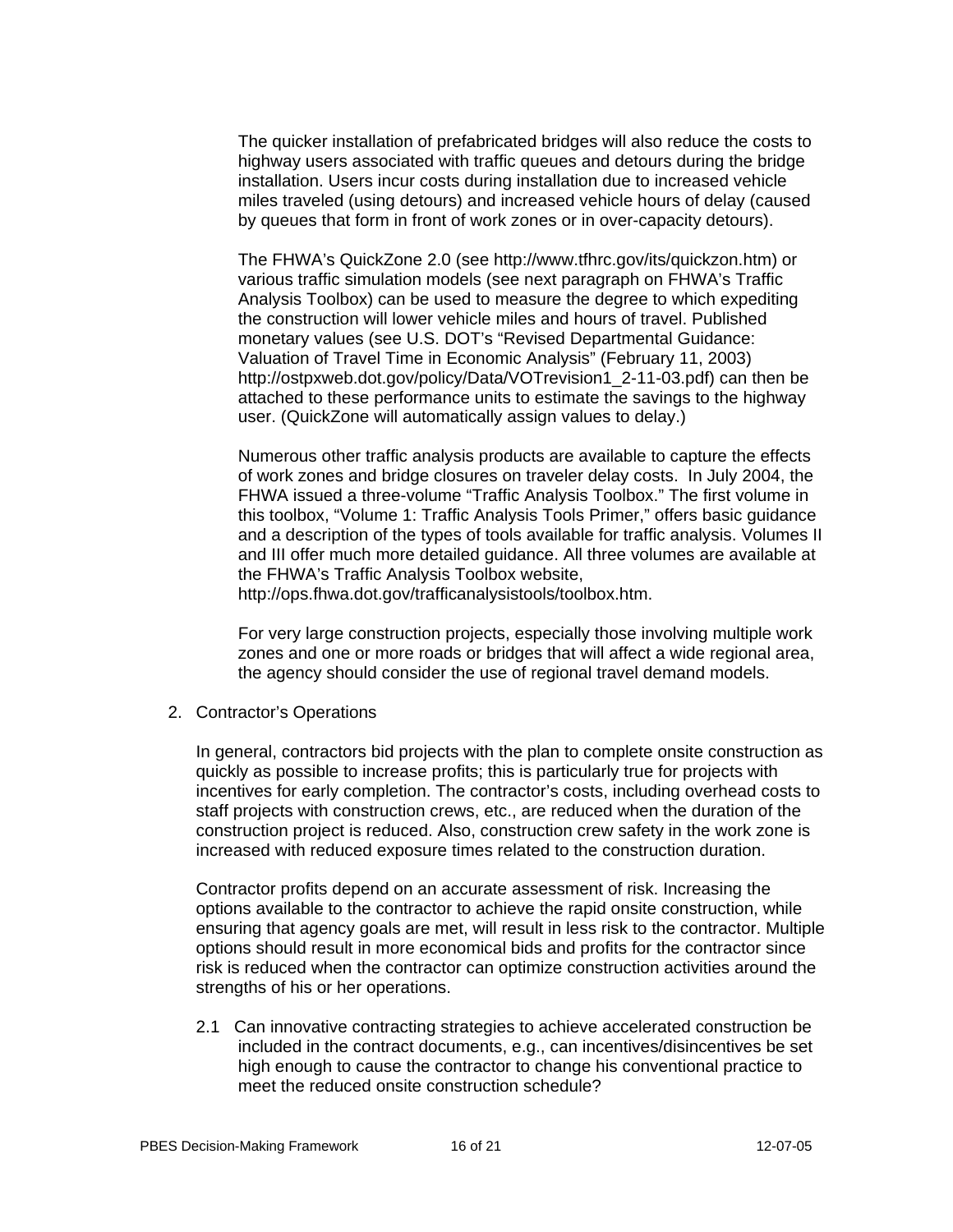Requirements related to reduced traffic impact and time must be clearly specified in the contract documents. Innovative contracting strategies to achieve accelerated construction include incentive/disincentive, a financial bonus or penalty for delivery before or after a time set in the contract; A+B bidding, cost-plus-time based on the combination of contract bid items (A) and the time bid for construction multiplied by daily user cost (B); lane rentals, assessed rental fees for lanes taken out of service during temporary lane closures for construction; and no-excuse bonus, a modified incentive with no time adjustment for problems such as delays due to weather or utility conflicts regardless of who is responsible.

Incentives and disincentives for early completion give contractors a financial reason to change their conventional practices to accelerate construction. Contractors cannot count on incentives and, therefore, may not reduce their bid price in anticipation of receiving incentives. Disincentives are necessary but may result in higher bid prices because of the risk to contractors that they will not be able to meet the reduced construction timeline. However, in some accelerated bridge project case studies, it was found that by providing the right incentive/disincentive, the contractors were able to lower the overall total project costs when compared to conventional delivery methods.

Agencies should consider setting daily incentives/disincentives for early completion of project milestones at least equal to the reduction in daily cost of the traffic control plan to make it financially advantageous to the contractor to accelerate onsite construction to hours or days instead of weeks or months. Agencies would then achieve the reduced construction timeline at no additional cost. Consideration should also be given to including some fraction of the user delay costs. If all bidders are subject to incentive/disincentive payments that reflect some or all of user delay costs, this may create an incentive for bidders to incorporate prefabricated components into their designs.

Similarly, other contracting strategies such as A+B bidding, lane rentals, and no-excuse bonus can be used to give the contractor the financial incentive to achieve the reduced on-site construction timelines.

2.2 What is the cost for the use of innovative equipment to install the bridge in hours or days relative to incentives for early completion?

Specialized equipment may be needed to install the prefabricated bridge. Specialized equipment is now available to lift, haul, and erect heavy units, e.g., self-propelled modular transporters can reduce on-site installation time to hours or days compared to weeks or months for conventional construction. The contractor will consider the cost of this equipment relative to the profits that could be obtained from incentives for early completion and relative to the reduced risks due to reduced on-site construction time.

Also, with multiple prefabricated bridges bundled together under one contract, the cost of specialized equipment can be spread out (amortized) over a larger number of bridges, lowering its average cost per bridge. This would only be possible if the bridge construction is linear (one after another rather than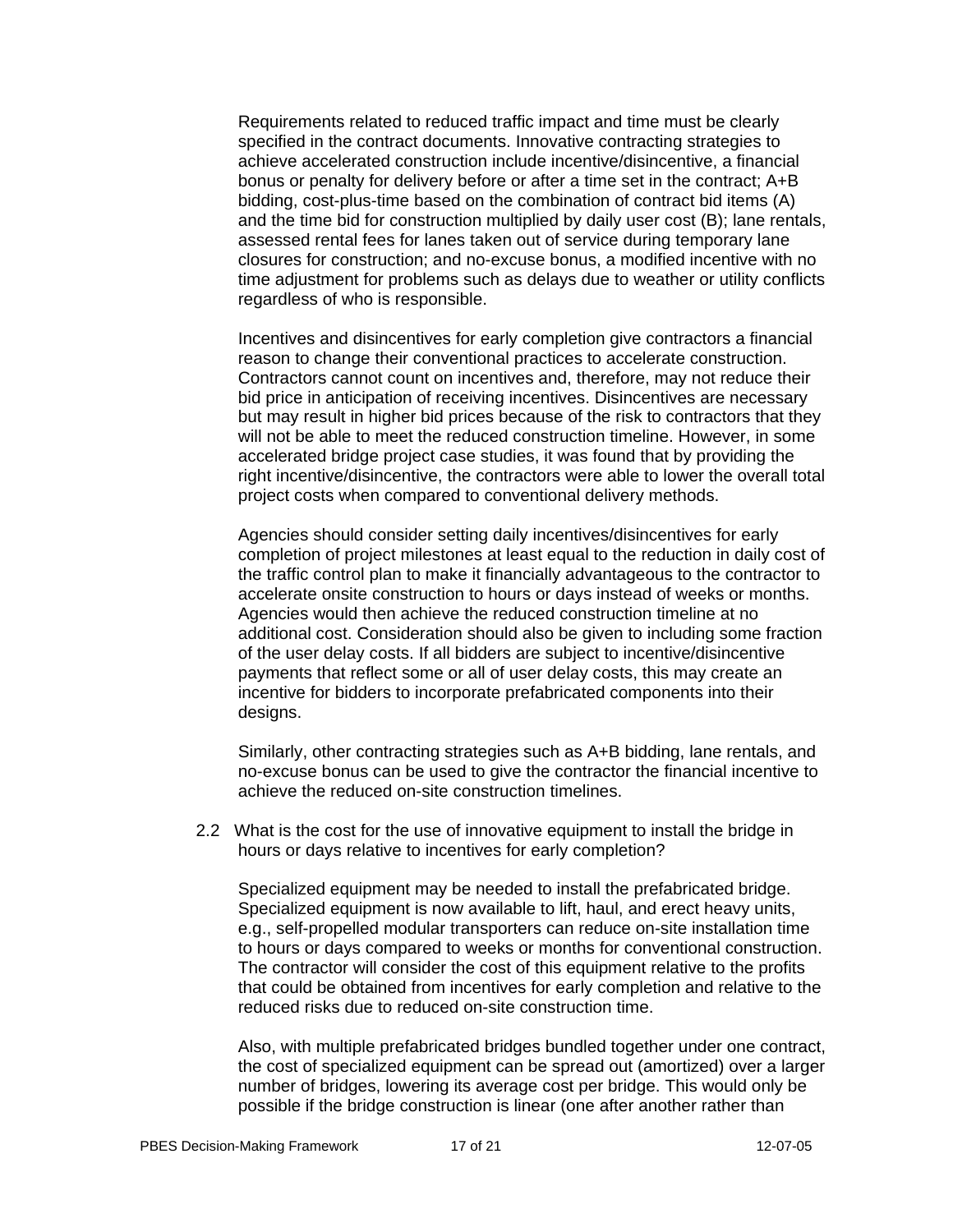concurrent) allowing a higher usage of the specialized pieces, instead of multiple units which would drive up costs.

The owner should consider payment arrangements for the specialized equipment as a separate line item in the contract to recognize the large upfront costs and to minimize the need for the contractor to finance (by being cash negative) any portion of the project.

2.3 What are contractor costs for liability insurance and bonding?

Federal and State governments require contractors to have liability insurance, which includes general liability insurance; property damage liability insurance; railroad, marine, automobile liability insurance; and workers' compensation insurance including subrogation for the owner. In addition, as of 1996 fortynine States require the contractor to have some form of surety bond. Surety bonds include contractor bid, performance, payment, and maintenance bonds. Surety bonds are provided by licensed surety companies that commit their assets to support the performance and financial obligations of contractors and subcontractors. These bonds assure the owner that the contractor will perform according to the terms and conditions of the contract.

The shorter installation time required for prefabricated bridges can lower liability insurance and bonding costs when compared to a conventional replacement project. Insurance and bonding costs can be a significant part of construction cost, with the industry press reporting that surety bonding costs alone typically range from 0.5% to 1.35% but can exceed 3% of contract cost (Construction Business Review, 2000, Vol. 8, No. 3, pp. 38-41). Various types of liability insurance can add significantly to cost as well.

The potential savings in insurance and bonding costs associated with faster construction times can be determined by consulting with local contractors, insurers, and surety providers. Estimates may be based on the reduced number of days that coverage is required, or by other information on the effects that construction duration has on these costs. Sureties will also consider a contractor's cash flow, and they like to see projects that are cash positive. Payment schedules that allow the contractor to recoup major upfront expenses lessen the risk for which the owner ultimately pays.

3. Owner Agency's Operations

Agency overhead costs to staff projects, e.g., construction engineering and inspection support, are reduced when the duration of construction projects is reduced. Prefabricated bridges, with their rapid onsite installation, can significantly reduce these project costs.

3.1 Can the agency provide the necessary staffing to effectively administer the project?

The use of prefabricated bridges to accelerate construction cannot be approached in a conventional manner by the owner. The owner will need to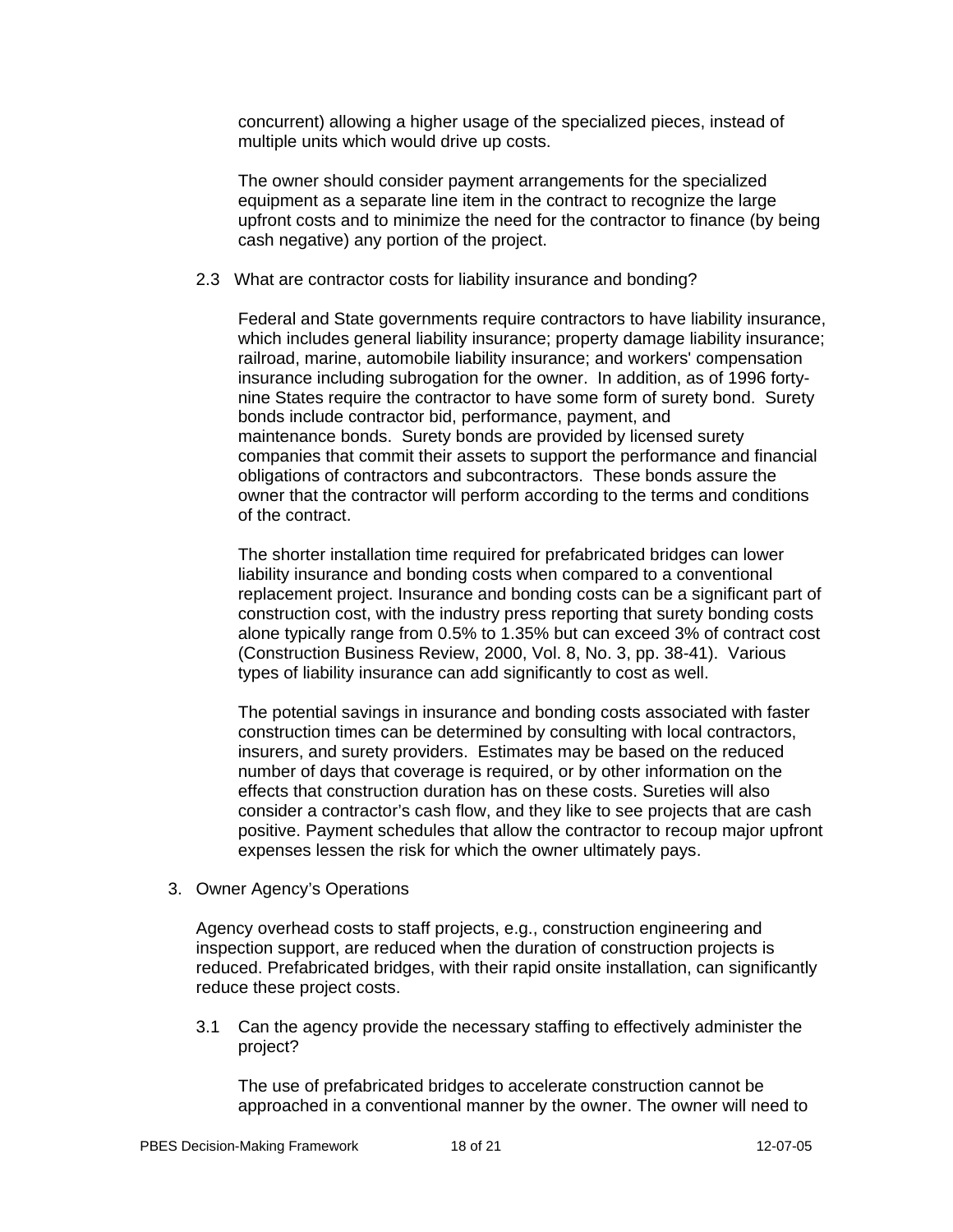commit to working multiple shifts, odd hours, and under the same constraints as the contractor. This will extend to the higher levels of the organization to facilitate decision making and problem solving to maintain the flow of the project. This will also extend to lab work, in-place testing, and document review and approval. Depending on the schedule of the project, the contractor's entire operation may be working hours other than 8 a.m. to 5 p.m. Monday through Friday, and the owner will need to staff the project according to the requirements of the project in order to provide proper and timely administration.

3.2 Can the bridge be grouped with other bridges for economy of scale?

The manufacturers of the prefabricated components may be able to offer lower unit costs if they can spread their fixed costs over many bridges and/or reuse the formwork repeatedly. In general, a contractor will want to recoup his investments in special equipment and new formwork almost immediately. The bundling of projects will provide an attractive incentive for a contractor to acquire new or special equipment when he can recoup his investment without pricing his bid out of the market. This could, in turn, substantially lower the cost of the prefabricated bridges relative to the costs of conventional bridges, which may not be as subject to scale economies.

3.3 Will the design be used on a broader scale in a geographic area?

Contractors submit more competitive bids on innovative projects when they know the changes from conventional construction will be used multiple times in the future. Standardization of prefabricated components, especially when the standards are available online, gives assurance that these components will be used on a broader scale.

3.4 Can adequate time be allocated from project award to site installation, to allow for prefabrication of components to occur concurrently with site preparation? Alternatively, can arrangements be made to fabricate and stockpile the components in advance of the contract?

Significant cost savings can be realized from short on-site construction timelines. However, preliminary planning must include consideration of the time required to make the prefabricated components prior to their rapid onsite installation. Adequate time must be allocated from award of contract to onsite installation. Alternatively, consideration could be given to whether it would be possible to fabricate and stockpile components prior to contract award. This becomes even more appropriate if the design is common for an area, and is used multiple times.

4. Service Life

Prefabricated components are constructed in offsite controlled environments that improve the quality of the components due to reduced dependence on weather, established materials suppliers for consistent quality of materials, standardized plant operations for consistent quality of production, and off-the-critical-path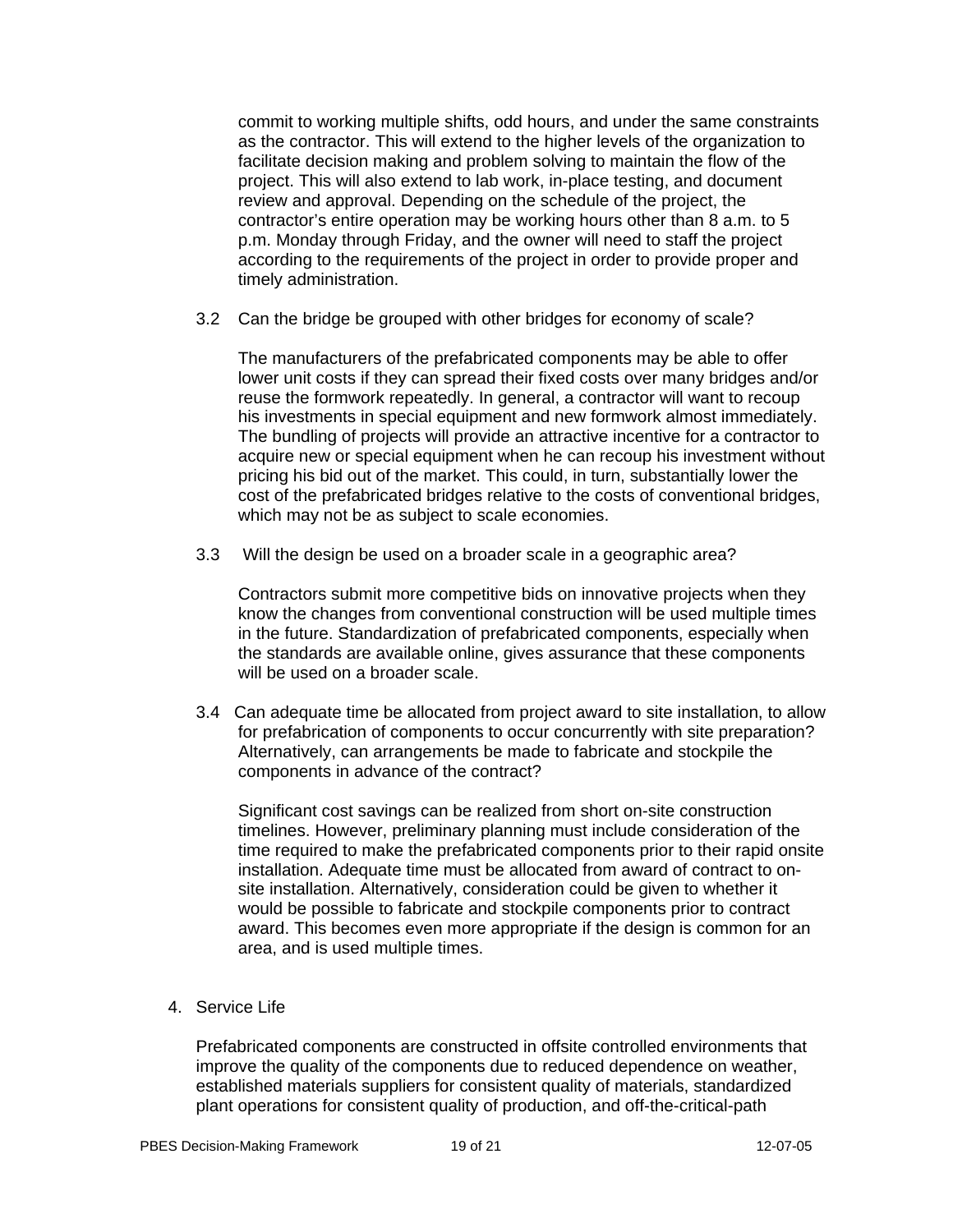construction that allows time for optimum concrete curing for good long-term performance. When combined, the resulting systems are built more reliably, at a lower cost, while providing higher durability.

The potential weak link in prefabricated systems is the connections between components, e.g., the closure joint between deck panels, column to cap, or footing/drilled shaft to column. Transverse and longitudinal deck closure joints are the biggest challenge to achieving long-term durability with minimum maintenance and rideability/smoothness requirements. Whereas the prefabricated components are constructed in controlled environments, the closure joint construction is exposed to the variability inherent in field construction. Connection details must be properly designed using quality materials, be easily constructed, and be backed by a solid quality control/quality assurance plan to have the assurance of good, dependable long-term performance. In addition to the proper design of these passively reinforced, welded or bolted, or post-tensioned joints to distribute loads laterally without distortion, the joints should be filled with an appropriate highperformance non-shrink cementitious grout or custom-designed concrete mix, and the interface between the prefabricated components and closure joint should be properly sealed to prevent moisture or chloride penetration.

A number of effective connection details are currently available and being used. In addition, various research projects are being conducted to further improve connection details and prefabricated systems. Information on currently available effective connection details and on prefabricated bridge construction costs is being compiled and will be available on the FHWA prefabricated bridges website at http://www.fhwa.dot.gov/bridge/prefab/ in the near future.

The following models are available for life-cycle cost evaluations of a bridge over its service life:

- National Cooperative Highway Research Program (NCHRP) Bridge Life-Cycle Cost Analysis (BLCCA) model (NCHRP Report 483, http://www4.trb.org/trb/crp.nsf/All+Projects/NCHRP+12-43), and
- National Institute of Standards and Technology (NIST) Bridge LCC Version 1 model, available at no cost (http://www.bfrl.nist.gov/bridgelcc/welcome.html).

### **V. Conclusion**

For a variety of reasons as discussed above, a prefabricated bridge can be the costeffective construction method of choice to achieve rapid onsite bridge installation. The use of prefabrication can reduce traffic and environmental disruption and improve work-zone safety, in addition to offering other advantages depending on site constraints. A regimented evaluation of the true requirements for the bridge and an unbiased review of the total costs and benefits of this viable option will lead the owner to the most effective course of action.